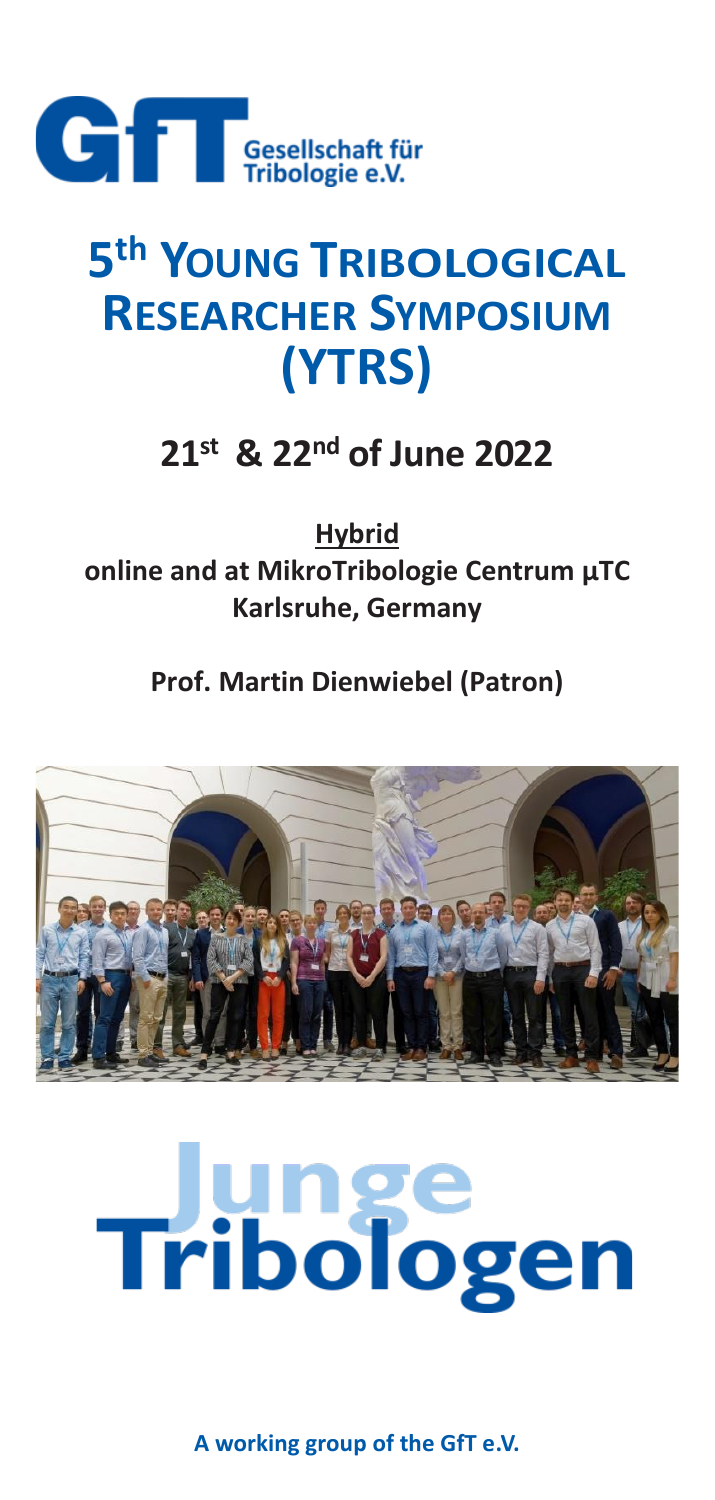

#### **To all young Tribologists**

Together, we want to enhance the transfer of knowledge within the field of tribology – from all points of view.

The symposium's focus is on:

- » Presenting projects and theses of young researchers in academia and industry
- » Discussing new topics and ongoing research projects
- » Providing an "exercise platform" for major conferences
- » Offering a stage for young scientists and young tribologists

You will have the possibility to exchange your knowledge with other young scientists and gain experience in presenting your research. Furthermore, we offer advice regarding topics such as research methodology, testing possibilities, research presentation, or scientific writing.

#### **We are looking forward to your participation!**

**Gesellschaft für Tribologie e.V. www.gft-ev.de**

[Mail: info@junge-tribologen.de](mailto:info@junge-tribologen.de) Web: [www.junge-tribologen.de](http://www.junge-tribologen.de/)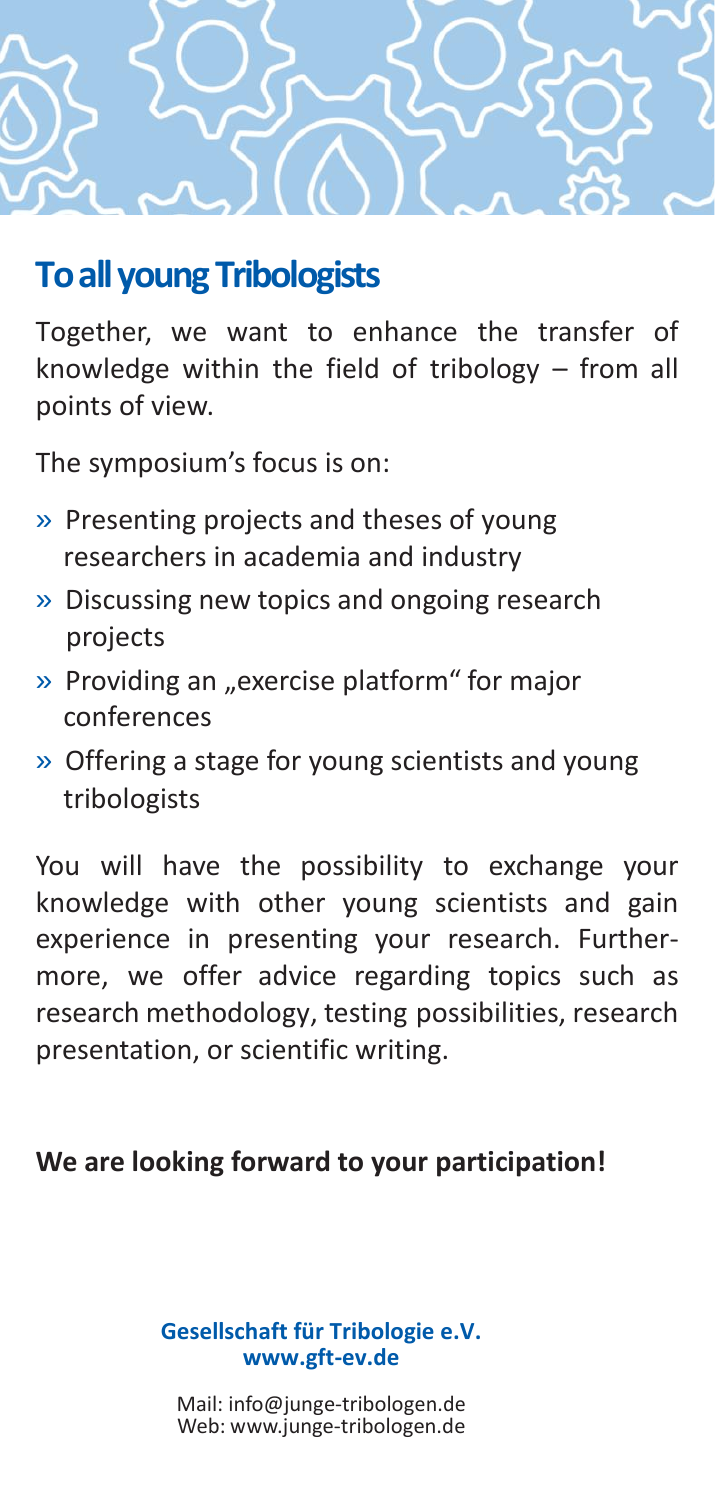

## **Important Dates for Speakers**

» Speaker registration and abstract submission (200 words, English) 15th April 2022

## **Participation**

| » Registration deadline        | $1st$ June 2022 |
|--------------------------------|-----------------|
| » Fee for regular participants | 50€             |

- » Fee for speakers and enrolled students  $25 \in$
- » Registration:<https://qrco.de/5thYTRS>



#### **Program**

The 5<sup>th</sup> YTRS will consist of a variety of presentations within a single session split up over two days and will be accompanied by sufficient time for discussion and networking as well as an excursion to [IAVF](https://www.iavf.de/)  [Antriebstechnik GmbH.](https://www.iavf.de/) Participation is also possible online.

## **Location**



MIKROTRIBOLOGIE CENTRUM µTC

KIT-Campus Süd Straße am Forum 5 Building 30.49 76131 Karlsruhe Germany